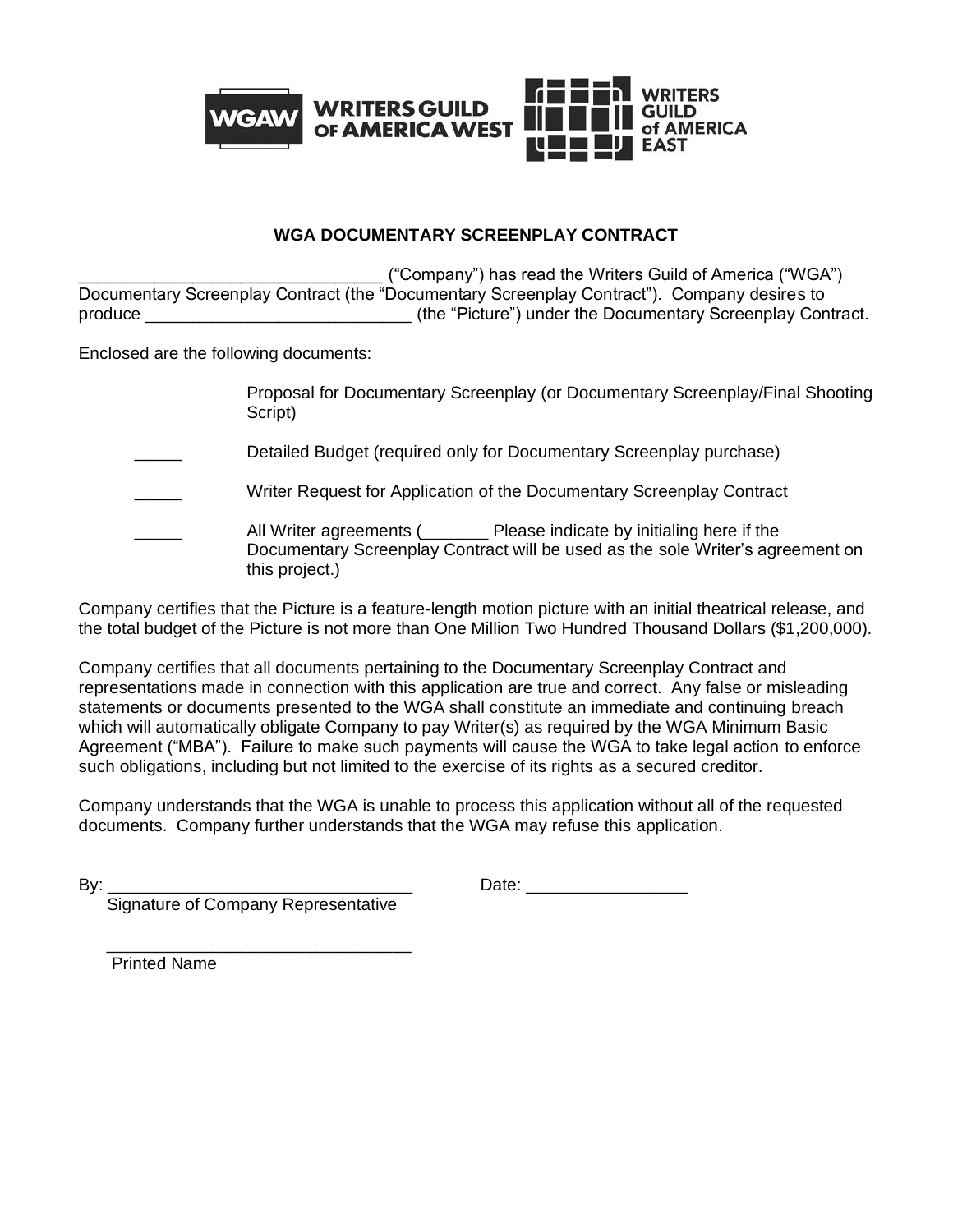

# **WGA THEATRICAL DOCUMENTARY SCREENPLAY CONTRACT FOR FILMS BUDGETED AT \$1,200,000 AND BELOW**

Writers Guild of America, West, Inc. on behalf of itself and Writers Guild of America, East, Inc. ("WGA"), agrees to modify, to the extent hereinafter set forth, certain provisions of the WGA 2020 Minimum Basic Agreement ("MBA") with respect to the employment on or purchase of the theatrical motion picture Documentary Screenplay currently titled \_\_\_\_\_\_\_\_\_\_\_\_\_\_\_\_\_\_\_\_\_\_\_\_\_\_\_\_\_\_\_\_\_\_\_\_\_\_\_\_\_\_\_\_\_ ("Documentary Screenplay") written by

\_\_\_\_\_\_\_\_\_\_\_\_\_\_\_\_\_\_\_\_\_\_\_\_\_\_\_\_\_\_\_\_\_\_\_\_\_\_\_ ("Company") represents and warrants that the

proposed theatrical motion picture based on the Documentary Screenplay ("Picture") meets the definition of a low budget picture in Section 3 below. Further, Company agrees that the Writer is or shall be deemed a "professional writer" for all purposes under the MBA.

Company further acknowledges receipt of a copy of the 2020 MBA. To the extent the provisions herein are inconsistent with the MBA, the provisions of this Documentary Screenplay Contract ("Agreement") shall apply.

# **THE FOLLOWING IS AGREED BETWEEN THE WGA AND COMPANY:**

# **1. Acceptance as Signatory Producer**

Upon Company's execution of this Agreement and all MBA signatory documents, assumption agreements, and related documents required by the WGA, and upon acceptance thereof by the WGA, Company is signatory to the MBA and to this Agreement, which modifies the 2020 MBA as herein provided.

# **2. Definition of Documentary Screenplay**

For purposes of this agreement, the parties agree the term "Documentary Screenplay" means a final script for a theatrical motion picture depicting real events or providing detailed information on specific topics through actual footage (with or without off-camera narration), on-camera narration, interviews and/or re-enactments. Examples of documentaries are *Bowling for Columbine* and *Control Room*. The term "Non-Original Documentary Screenplay" refers to a documentary screenplay based on previously exploited material. Examples of non-original documentaries are *Enron: The Smartest Guys in the Room* and *The Endurance: Shackleton's Legendary Antarctic Expedition*.

# **3. Definition of Low Budget Picture/Qualifications to Produce under the Documentary Screenplay Contract**

Company represents and warrants to the WGA that the Company will exercise its best efforts to produce the Picture as a feature-length theatrical motion picture (live action and/or animated; over 40 minutes in length) with a total production cost of not more than One Million Two Hundred Thousand Dollars (\$1,200,000).

The "total production cost" is defined as the total of all "above the line" and "below the line" costs involved in pre-production, production and post-production, including any deferred guaranteed compensation, all other direct and indirect costs and out-of-pocket overhead costs actually incurred in connection with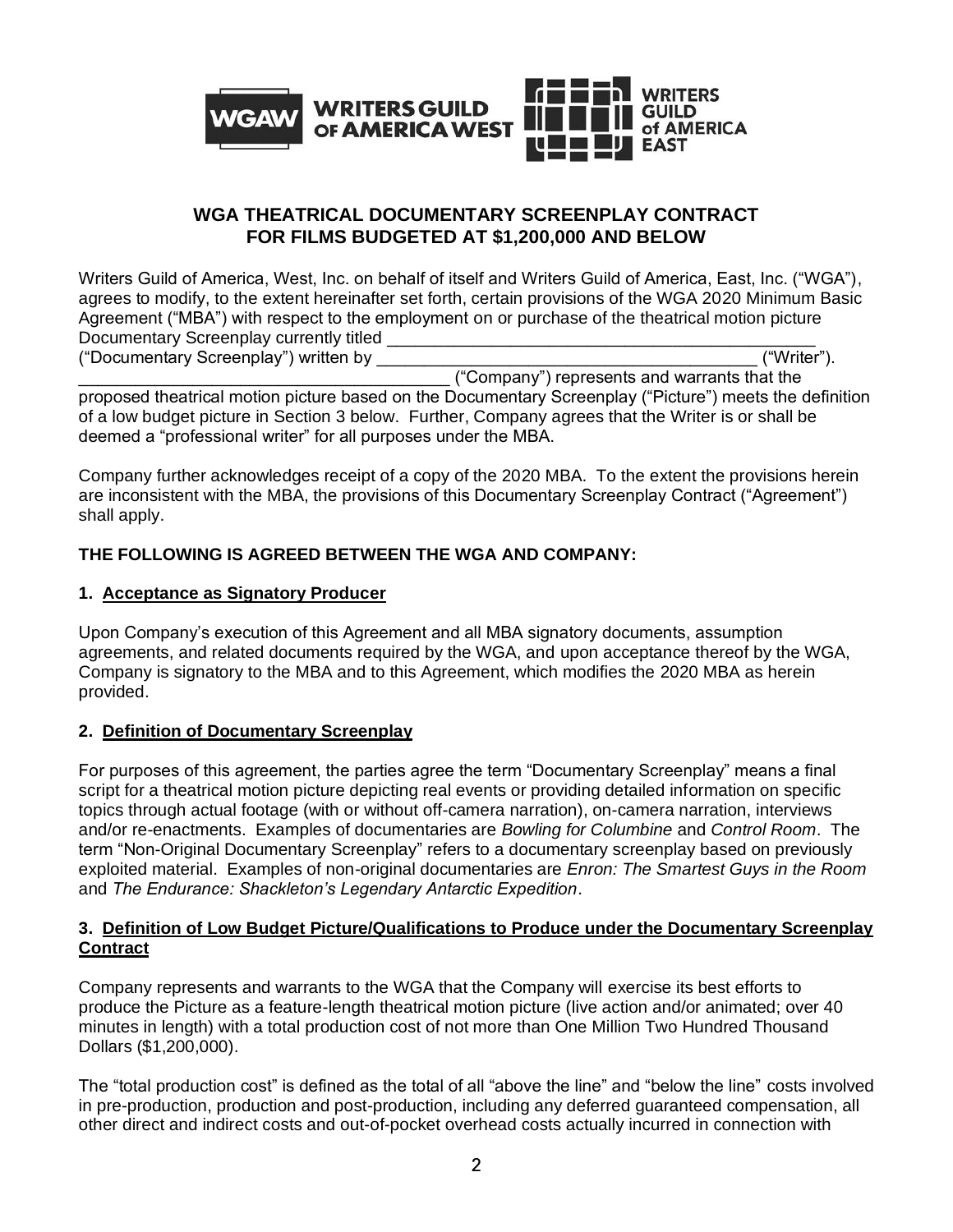making of the motion picture. The only excluded costs are interest payments and contingent payments to talent; and costs incurred on account of *force majeure* events<sup>1</sup> or reshooting caused by technical problems outside the Company's control.

Prior to WGA's acceptance of this Agreement, Company is required to submit to the WGA the required checklist documents and any other relevant information required by the WGA in order to verify representations regarding the Picture. Company is also required to submit updated budgets to the WGA upon their availability.

## **4. Documentary Screenplay Compensation and Payment Deferral**

**The Documentary Screenplay Compensation is subject to negotiation between Company and the Writer provided, however, that it shall be no less than the amounts described in this Agreement. The WGA encourages writers and their representatives to negotiate overscale deals and to defer as little of the Writer's compensation as possible.**

### **A. Employment**

The parties recognize that Documentary Screenplays are often written subsequent to the commencement of principal photography. For purposes of this Agreement only, writers employed to write such literary material may elect to defer compensation if the following terms are met:

- Principal photography has commenced or will commence within 90 days of the signing of this Agreement.
- Deferred compensation shall be no less than MBA minimum. (See section 10.C of this Agreement for Documentary Screenplay Minimums.)

## **1) Writer-Directors and Writer-Producers**

If the budget of the Picture is under Five Hundred Thousand Dollars (\$500,000) and the Writer is also the director and/or the producer on the Picture, all compensation owed to the Writer may be deferred on terms equal to or more favorable than those for the person who performs directing services.

If the budget of the Picture is Five Hundred Thousand Dollars (\$500,000) or over but not more than One Million Two Hundred Thousand Dollars (\$1,200,000) and the Writer is also the director and/or the producer on the Picture, Company shall within ten days of execution of this Agreement pay Ten Thousand Dollars (\$10,000) to the Writer, said monies to be applied against any deferred monies owed to the Writer, with the deferred amount being paid on terms equal to or more favorable than those for the person who performs directing services.

## **2) Writers Not Employed in Additional Capacities**

If the Writer employed on the Picture is not also the producer or the director, and if the budget of the Picture is under Five Hundred Thousand Dollars (\$500,000), Company shall

<sup>&</sup>lt;sup>1</sup> In accordance with the Sideletter Re COVID-19 Related Costs as of June 30, 2020, the WGA and the Company agree that all expenditures directly related to the prevention and monitoring of COVID-19 will be excluded from the "total production cost", including the following: health screening, testing, personal protective equipment, salaries of COVID-19 compliance monitor(s), COVID-19 related cleaning costs, portable hand washing stations and additional bathroom units. Costs not directly related to prevention and monitoring, such as compensation for writers, directors or actors replacing others on sick leave, shall not be considered excluded costs.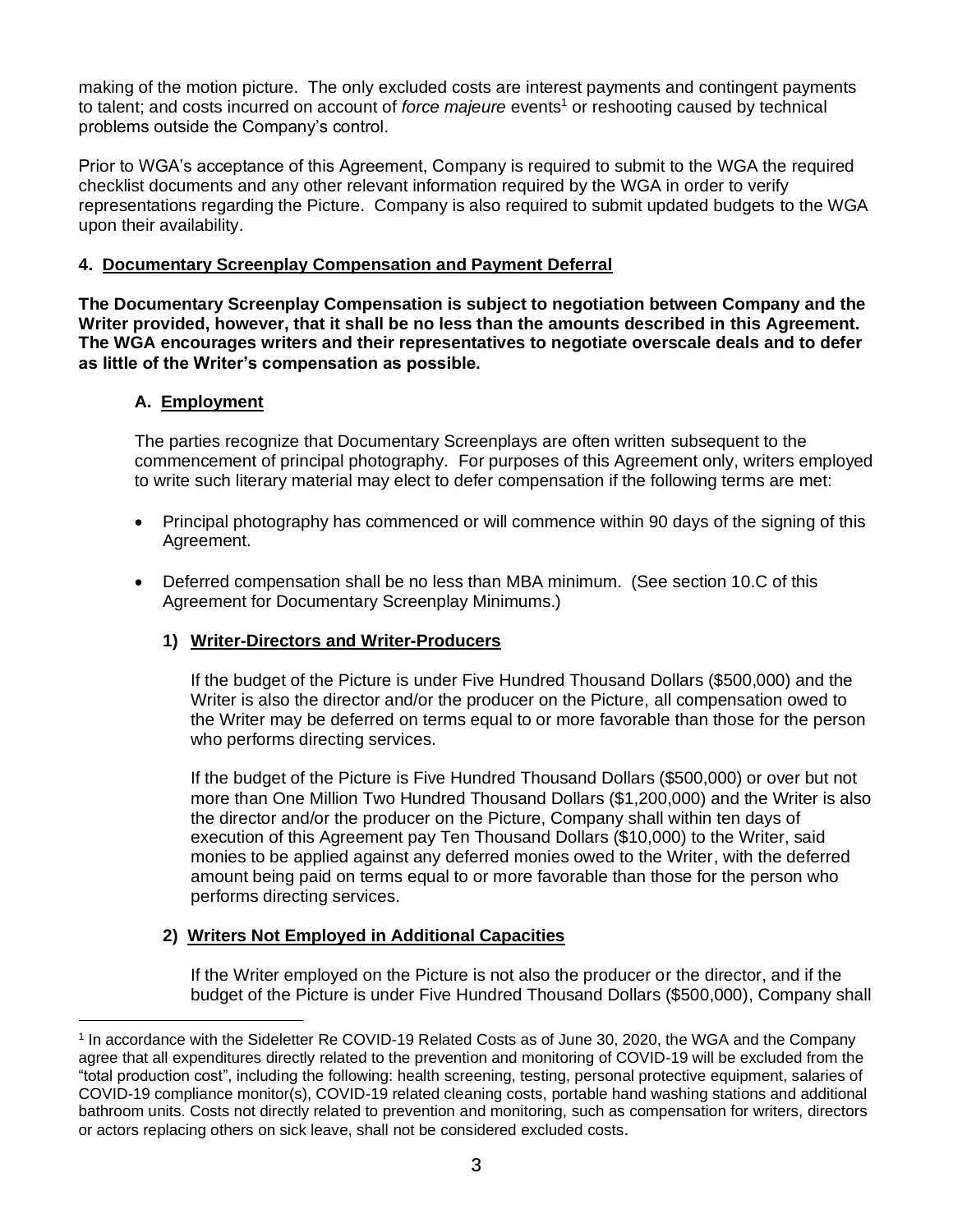within ten days of execution of this Agreement pay Five Thousand Dollars (\$5,000) to the Writer, said monies to be applied against any deferred monies owed to the Writer.

If the Writer employed on the Picture is not also the producer or the director, and if the budget of the Picture is Five Hundred Thousand Dollars (\$500,000) or over but not more than Seven Hundred and Fifty Thousand Dollars (\$750,000), Company shall within ten days of execution of this Agreement pay Ten Thousand Dollars (\$10,000) to the Writer, said monies to be applied against any deferred monies owed to the Writer.

If the Writer employed on the Picture is not also the producer or the director, and if the budget of the Picture is Seven Hundred and Fifty Thousand Dollars (\$750,000) or over but not more than One Million Two Hundred Thousand Dollars (\$1,200,000), Company shall within ten days of execution of this Agreement pay Fifteen Thousand Dollars (\$15,000) to the Writer, said monies to be applied against any deferred monies owed to the Writer.

The balance of the deferred compensation shall be due at the same time and in the same manner as for writer-directors and writer-producers, in accordance with Section 4.A.1 above.

Subject to the approval of the Writer(s), the WGA agrees the current screenplay minimum compensation is sufficient for all writing services in connection with the documentary, with the understanding the Writer's employment on the project does not exceed 12 weeks (which may be non-consecutive). In the event that Writer's employment exceeds 12 weeks, no less than WGA minimums shall apply.

If Company fails to pay to the compensation to the Writer when due, Company shall pay interest at the rate of one- and one-half percent (1.5%) per month on all outstanding amounts until paid in full.

Company will pay Writer for any additional writing services pursuant to the terms of the MBA then in effect.

If Writer is employed to perform writing services of any kind, Company shall pay contributions to the Producer-Writers Guild of America Pension Plan Writers' Guild-Industry Health Fund in accordance with MBA Article 17.

# **3) Employment Compensation**

The TOTAL compensation in connection with the writing services for the Documentary Screenplay is

*If a deferment is allowed and elected*, the Company and the Writer have agreed to defer payment of \_\_\_\_\_\_\_\_\_\_\_\_\_\_ the TOTAL Screenplay Compensation owed to the Writer, consistent with the payment provisions in this Section 4.A.

## **B. Purchase of Documentary Screenplay (Literary Material)**

If Company chooses to purchase a Documentary Screenplay written prior to the start of principal photography, the Documentary Screenplay Purchase Price is subject to negotiation between Company and the Writer, provided, however, that it shall be no less than MBA minimum. Company will pay Writer for any additional writing services pursuant to the terms of the MBA then in effect.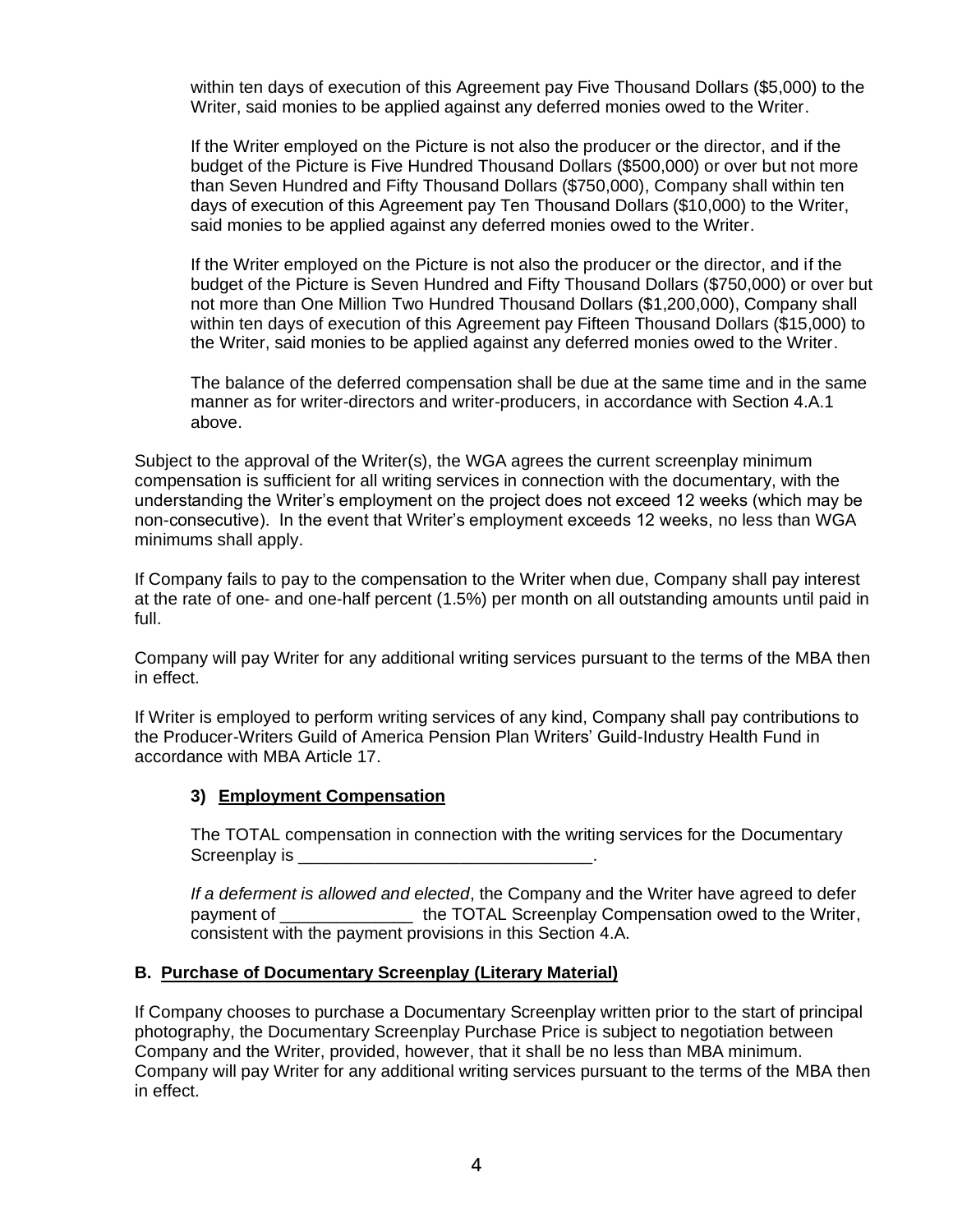For purposes of this agreement only, Companies may purchase such literary material and defer payment of the purchase price, provided that the purchase price shall be no less than MBA minimum. (See Section 10.C of this Agreement for Documentary Screenplay Minimums.) Upon commencement of principal photography, if the budget of the Picture is under Five Hundred Thousand Dollars (\$500,000), the Documentary Screenplay Purchase Price that is owed to the Writer may be deferred, with the deferred amount being paid on terms equal to or more favorable than those for the person who performs directing services.

If the budget of the Picture is Five Hundred Thousand Dollars (\$500,000) or over but not more than One Million Two Hundred Thousand Dollars (\$1,200,000), Company shall within ten days of execution of this Agreement pay Ten Thousand Dollars (\$10,000) to the Writer, said monies to be applied against any deferred monies owed to the Writer.

If Company fails to pay the Documentary Screenplay Purchase Price and/or rewrite compensation to the Writer when due, Company shall pay interest at the rate of one- and one-half percent (1.5%) per month on all outstanding amounts until paid in full.

# **1) Purchase Price**

The TOTAL Documentary Screenplay Purchase Price is  $\blacksquare$ 

If a deferment is allowed and elected, the Company and the Writer have agreed to defer payment of **EXAL EXAL DOCUMENT ASSESS** payment of the TOTAL Documentary Screenplay Purchase Price, consistent with the provisions of this Section 4.B.

# **2) Guarantee of First Rewrite**

Company shall offer the first Writer the opportunity to perform the first rewrite. Compensation for the first rewrite is subject to negotiation between Company and the Writer, provided, however, that it shall be no less than MBA minimum.

If a deferment is allowed and elected, the Company and the Writer have agreed the TOTAL compensation for the first rewrite is

Company and the Writer have further agreed to defer payment of \_\_\_\_\_\_\_\_\_\_\_\_ of the TOTAL compensation for the first rewrite, consistent with the provisions of this Section 4.B.

If a rewrite is performed, Company shall pay pension plan and health fund contributions to the Producer-Writers Guild of America Pension Plan Writers' Guild-Industry Health Fund in accordance with MBA Article 17.

## **5. Script Publication Fee**

Company shall have the right publish the Screenplay on videodiscs or videocassettes. A one-time fee of six thousand two hundred fifty dollars (\$6,250) in the aggregate shall be paid to the credited Writer(s) of the Picture as compensation for such publication right. This is 50% of the current twelve thousand five hundred dollar (\$12,500) Script publication Fee in MBA Article 16.A.10. The Script Publication Fee shall be due whether or not the Company chooses to exercise such right and whether or not the Company distributes the motion picture on videodisc/videocassette or new media platform. However, the Script Publication Fee may be deferred or waived by the Writer(s) who are performing writing services on or selling the Documentary Screenplay. All requests for deferrals or waivers may be indicated on the "Writer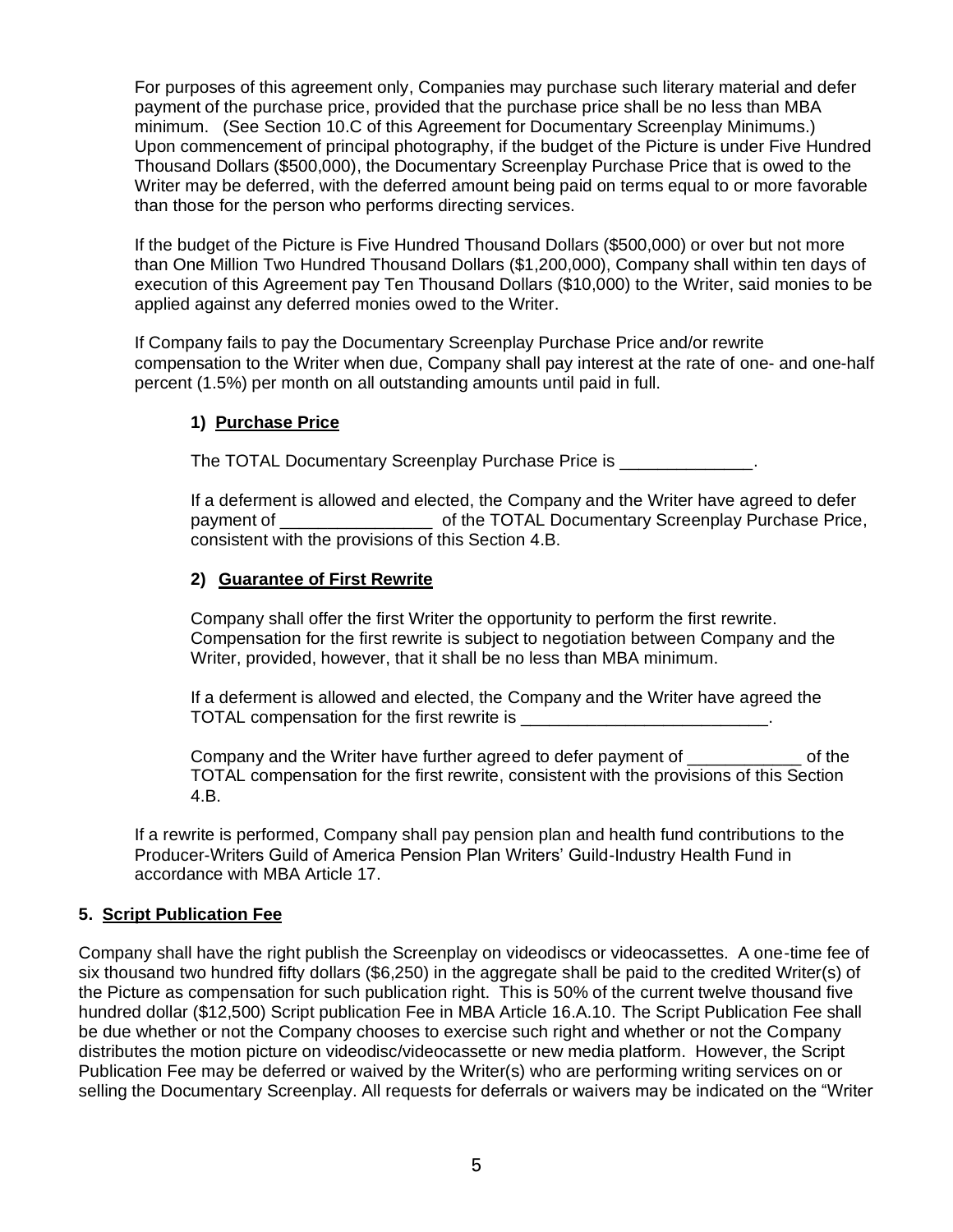Request for Application of the WGA Low Budget Agreement" form submitted by the Writer(s) to the WGA.

If the Script Publication Fee applies, such fee shall be paid through the Guild's Residuals Department within thirty (30) days after the final determination of writing credit on the motion picture. The Script Publication Fee may not be prepaid nor may it be offset or credited against any other compensation. The Company shall not have the right to publish the screenplay on videodiscs/videocassettes or a new media platform in accordance with MBA Article 16.A.10 unless and until the Script Publication Fee is paid at no less than the 50% rate, described above. The payment of the Script Publication Fee and any exercise of this right on videodiscs/videocassettes or new media platform shall not otherwise affect the Writer's publication rights, if any.

# **6. Creative Rights**

Company agrees that no writer other than the first Writer of the Documentary Screenplay shall be engaged to perform writing services on the Picture unless such Writer approves in writing the hiring of a subsequent writer. The failure to adhere to this provision shall be deemed a material breach of this Agreement and shall subject Company to the payment of damages to the Writer and to the WGA.

In addition to the creative rights provisions contained in MBA Article 48, creative rights are subject to negotiation between Company and the Writer of the Picture. The Company agrees to the following creative rights (attach more sheets if necessary):

\_\_\_\_\_\_\_\_\_\_\_\_\_\_\_\_\_\_\_\_\_\_\_\_\_\_\_\_\_\_\_\_\_\_\_\_\_\_\_\_\_\_\_\_\_\_\_\_\_\_\_\_\_\_\_\_\_\_\_\_\_\_\_\_\_\_\_\_\_\_\_\_\_\_\_\_\_\_\_\_\_\_\_ \_\_\_\_\_\_\_\_\_\_\_\_\_\_\_\_\_\_\_\_\_\_\_\_\_\_\_\_\_\_\_\_\_\_\_\_\_\_\_\_\_\_\_\_\_\_\_\_\_\_\_\_\_\_\_\_\_\_\_\_\_\_\_\_\_\_\_\_\_\_\_\_\_\_\_\_\_\_\_\_\_\_\_

# **7. Credits**

Credits shall be determined by the WGA in accordance with the attached Schedule B (Documentary Credits), incorporated herein, which amends and modifies in certain respects Theatrical Schedule A of the Basic Agreement. Company further agrees that the Writer shall receive equally prominent credits and parity with producers and directors in all written and on-screen advertising, publicity, marketing and promotion of the Picture.

# **8. Reversion of the Screenplay**

If the Picture has not commenced principal photography within eighteen (18) months after the later of the sale of a spec script (where no services are to be rendered under employment) or delivery of the final step called for under the Writer's agreement, then all right, title and interest in the Documentary Screenplay and any revisions thereto shall automatically revert to the Writer, and Company shall have no further rights therein.

## **9. Initial Release in a Television Market**

If the Picture is initially released or exhibited on any form of television before it receives a bona fide theatrical release in the United States, the Picture shall be deemed to be made for the market of its first exhibition – e.g., free television, pay television, or basic cable -- for all purposes of the MBA (or the PBS agreement as applicable). In that event, within seven (7) days of receipt of monies from the sale or license of the Picture but not later than the first exhibition date of the Picture, Company shall pay the difference, if any, between any amounts paid to the Writer under this Agreement and the applicable minimum under the MBA.

Notwithstanding the foregoing, if Company or its agents engage in best efforts to distribute the Picture in the domestic (U.S. and Canada) theatrical market and are unsuccessful, and if Company provides proof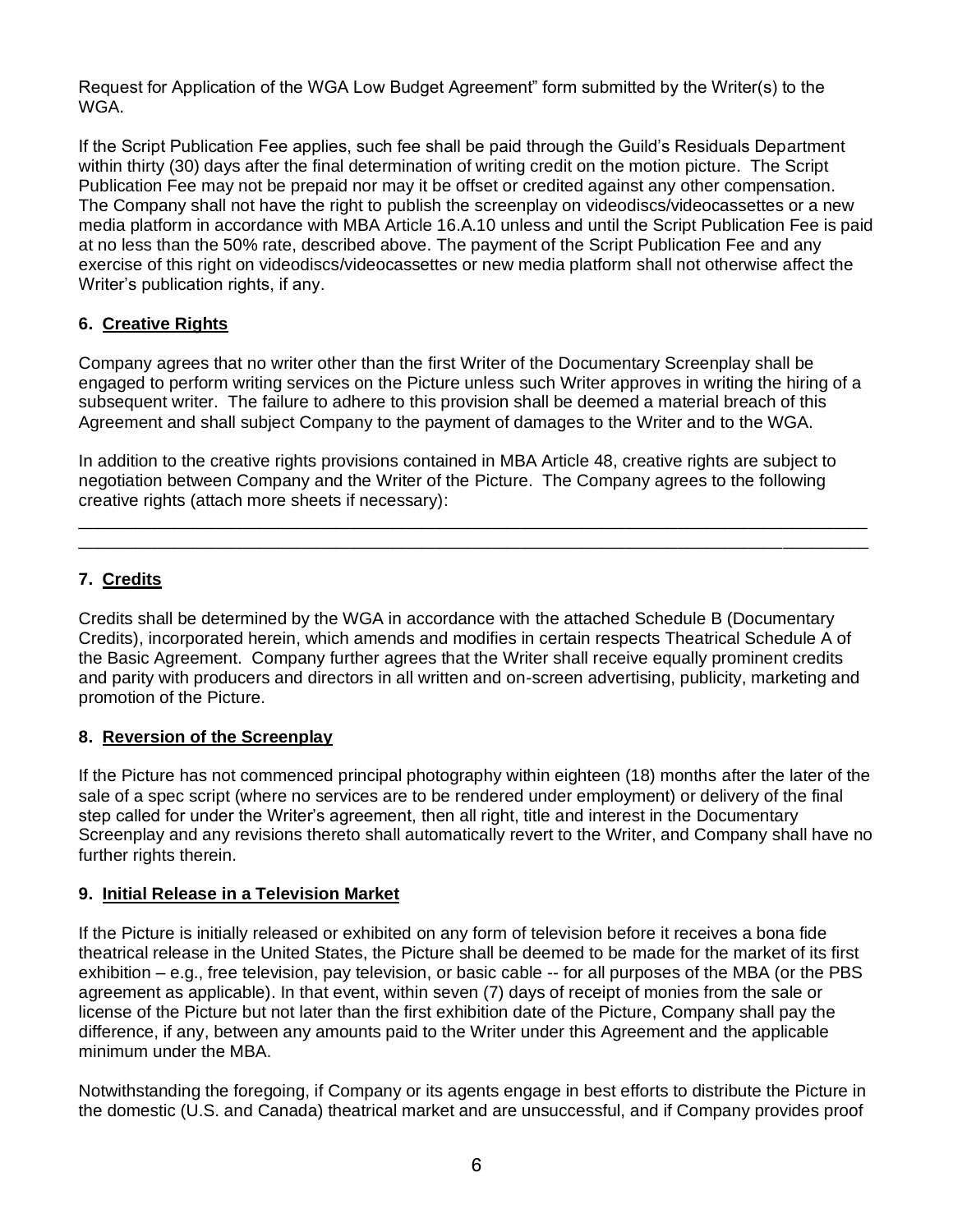that a sale or license of the free television rights, pay television rights, or basic cable rights was not made prior to the completion and delivery of the film "composite" or "answer" print suitable for screening, and provided further that the Company furnishes documentation of such efforts to distribute the film in the theatrical market and other relevant documentation (including but not limited to the free television, pay television, or basic cable, license agreement) to the WGA, the Picture will not be reclassified as a free television, pay television, or basic cable, but will remain classified as a theatrical film for all purposes of the MBA, as modified by this Agreement.

## **10. Additional Responsibilities of Company**

### A. Reports

Company shall maintain and submit to the WGA all requested reports and budget information, including distributor and exhibitor's statements.

### B. Final Cost Reports

Upon completion of principal photography, Company shall submit to the WGA a detailed report of actual expenditures and any other relevant materials required by the WGA showing the actual cost of production.

If the actual production cost of the Picture exceeds the budget level originally indicated when applying to use the Documentary Screenplay Contract, full payment of any sums necessary to bring each writer's payment in compliance with the minimum rates required by the MBA shall become due and payable within seven (7) days of the date the Company knows or should have known the budget of the Picture increased. The minimums are set forth in the WGA Schedule of Minimums.

### C. Minimums for Low & High Budget Documentaries

### **Low Budget Documentary Screenplay Employment & Purchase Rates:**

The following are minimum Documentary Screenplay employment and purchase rates for a Picture with a budget of less than Five Million Dollars (\$5,000,000):

| <b>Time Period</b>  | Original | Non-Original |
|---------------------|----------|--------------|
| $5/02/22 - 5/01/23$ | \$54,561 | \$44,402     |

### **High Budget Documentary Screenplay Employment & Purchase Rates:**

The following are minimum Documentary Screenplay employment and purchase rates for a Picture with a budget of Five Million Dollars (\$5,000,000) or more:

| <b>Time Period</b>  | Original  | Non-Original |
|---------------------|-----------|--------------|
| $5/02/21 - 5/01/22$ | \$111,694 | \$91,382     |

### **11. Right to Audit**

In addition to audit rights that exist under the MBA, the WGA and the Writer of the Picture have the right to audit the Company and to inspect and to copy records relating to the costs and revenues of the Picture in order to ensure compliance with the budget provisions of this Agreement. If an audit shows that additional monies are owed to the Writer, Company shall pay the full cost of the audit and pay all monies due plus interest at the rate of one- and one-half percent (1.5%) per month from the date the unpaid sums were due.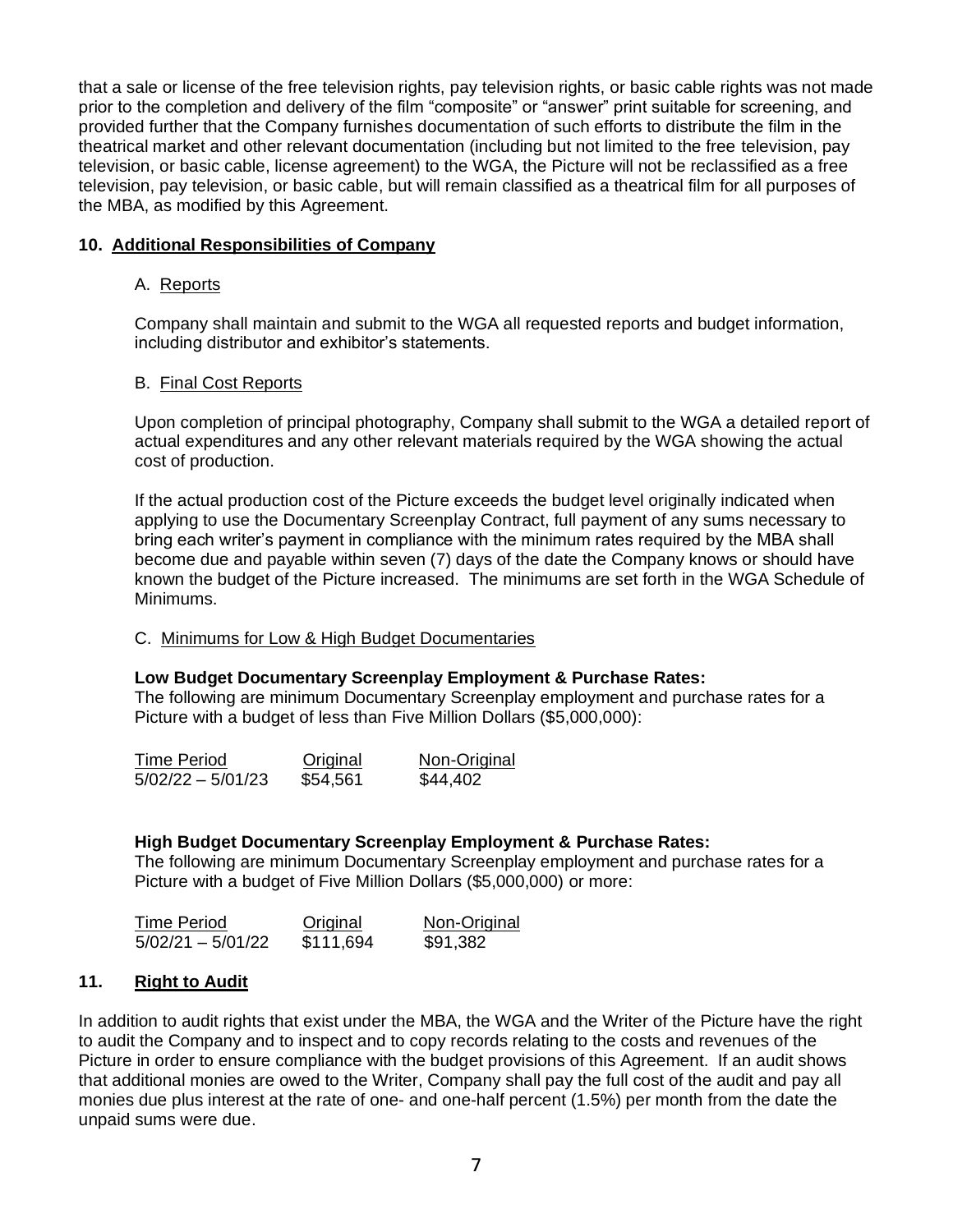# **12. General Provisions**

## A**.** Application of Agreement to Designated Picture Only

This Agreement applies to the above-entitled Picture only. The special provisions applicable to low budget theatrical motion pictures covered by this Agreement are experimental. If the WGA determines at any time that the continuance of this policy is not in the best interests of writers, the WGA may alter or discontinue use of the Documentary Screenplay Contract.

### B. Minimum Terms

This Agreement contains the minimum terms and conditions of employment or purchase to which the Writer is entitled. Except for credits for screen authorship, the Writer and Company are free to negotiate and contract for more favorable terms and conditions of employment than the minimum terms provided in this Agreement or the MBA. Only the WGA has the right to waive any of the provisions of this Agreement or the MBA.

### C. Entire Agreement

The MBA and this Agreement constitute the entire understanding between the WGA and Company, and neither can be altered or modified except by a written agreement between the parties. Upon execution, this Agreement supersedes any prior understandings and agreements whether oral or written.

### D. Acknowledgement

One of following forms of acknowledgement shall be incorporated in the credits of the Picture:

- "Special Thanks to the Writers Guild of America"; or
- The logo of the Writers Guild which executed the Agreement.

This Agreement terminates with the expiration of the 2020 MBA on May 1, 2023.

**\_\_\_\_\_\_\_\_\_\_\_\_\_\_\_\_\_\_\_\_\_\_\_\_\_\_\_\_\_\_\_\_\_\_\_** \_\_\_\_\_\_\_\_\_\_\_\_\_\_\_\_\_\_\_\_\_\_\_\_\_\_\_

## **ACCEPTED AND AGREED:**

Writers Guild of America, West, Inc. The Contract Date on behalf of itself and Writers Guild of America, East, Inc.

\_\_\_\_\_\_\_\_\_\_\_\_\_\_\_\_\_\_\_\_\_\_\_\_\_\_\_\_\_ \_\_\_\_\_\_\_\_\_\_\_\_\_\_\_\_\_\_\_\_\_\_\_\_ Signature of Company Representative Date

\_\_\_\_\_\_\_\_\_\_\_\_\_\_\_\_\_\_\_\_\_\_\_\_\_\_\_\_\_

Printed Name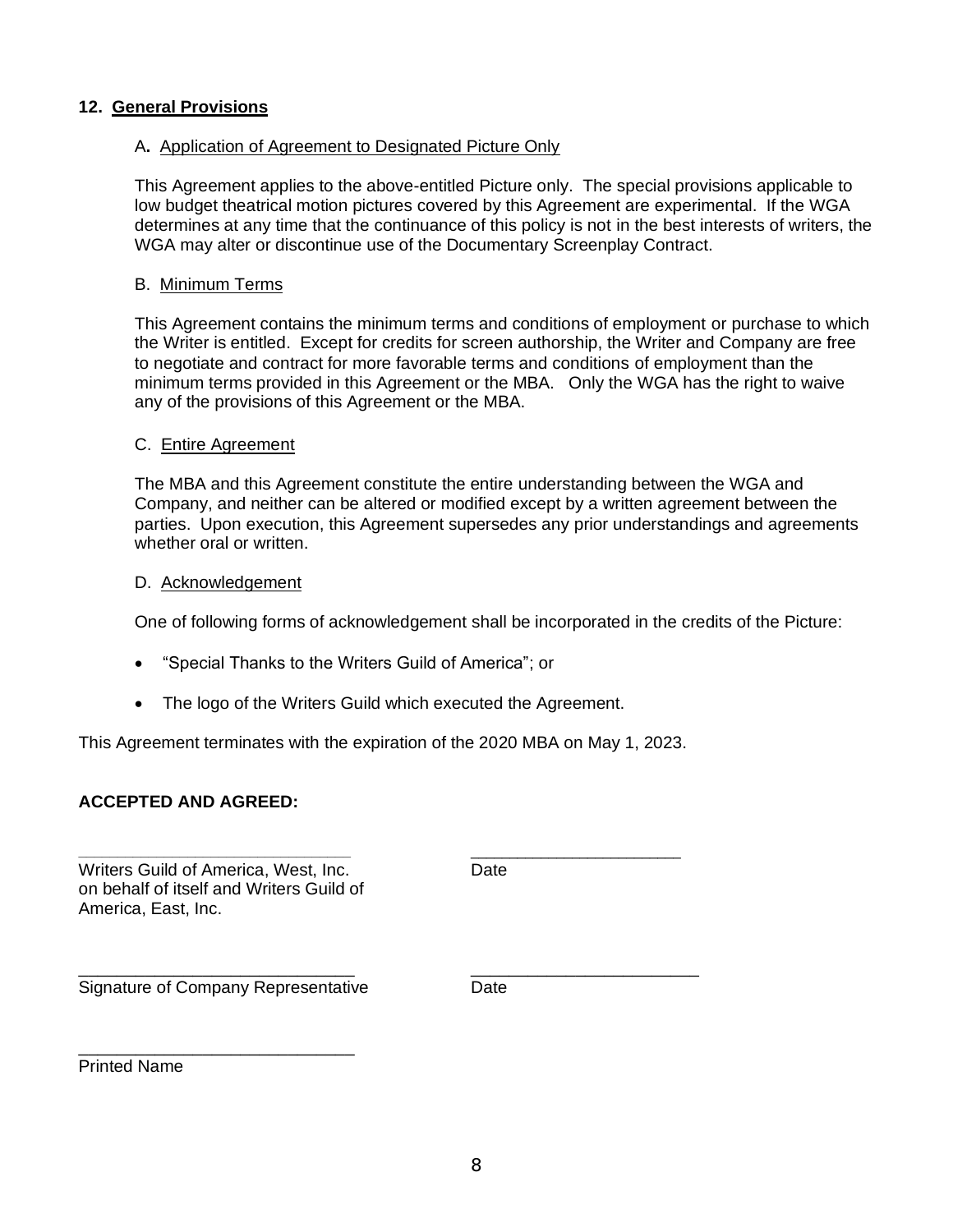# **THEATRICAL SCHEDULE B (DOCUMENTARY CREDITS)**

This Schedule B shall amend and modify Theatrical Schedule A of the Basic Agreement. The paragraph numbers below correspond to the paragraph numbers in Theatrical Schedule A. Except where modified, the provisions of Theatrical Schedule A shall apply.

- 1. Type of Credit:
	- a. Credit shall be given on the screen for the authorship of stories and screenplays and shall be worded:
		- (1) "Writer ," or "Written by," or "Documentary Script by," or "Documentary Screenplay by," or
		- (2) "Story by" and "Screenplay by," or
		- (3) In the following limited circumstances, writing credit may be given as follows:
			- i. when the primary writing contribution of a writer is in the form of questions written for delivery in the motion picture, "Interview Material by," or
			- ii. when the special characteristics of the material furnished make it appropriate, "Special Material Written by."

Such credits may be given in addition to, or in lieu of, the credits set forth in Paragraphs 1.a.(1) and 1.a.(2) above, as appropriate.

- b. When the major writing contribution to a motion picture is in the form of narration, credit for such narration shall be given and worded in the following form: "Narration Written by." When a narration credit is given in lieu of a story and screenplay or screenplay credit on any motion picture, then such narration credit shall be subject to all of the rights and limitations as are provided in this Schedule B and Theatrical Schedule A with respect to story and screenplay or screenplay credit.
- 2. Theatrical Schedule A applies except that subparagraphs c., d. and e. shall read:
	- c. When the screenplay is based upon both story and source material and the story is substantially new or different from the source material, credit for story authorship shall be worded "Screen Story by," which credit shall be subject to automatic credit arbitration as provided in this Schedule B. The Company shall not thereby be prevented from giving credit to the author of source material provided such credit shall indicate the form in which it is acquired, such as, for example, "Based on" or "Based upon" or

"From": "a Factual Story by," "the Book" or "a Book (with or without title) (may be used only with respect to a nonfiction book) by," "a Series of Articles by," "an Article by," "the Memoirs of," or "John Gunther's 'Inside Europe'" or other appropriate wording.

Source material credit may not be given as "Written by." When a story credit is given as above, the writer of the screenplay shall be given credit as follows: "Screenplay by," "Documentary Script by," or "Documentary Screenplay by."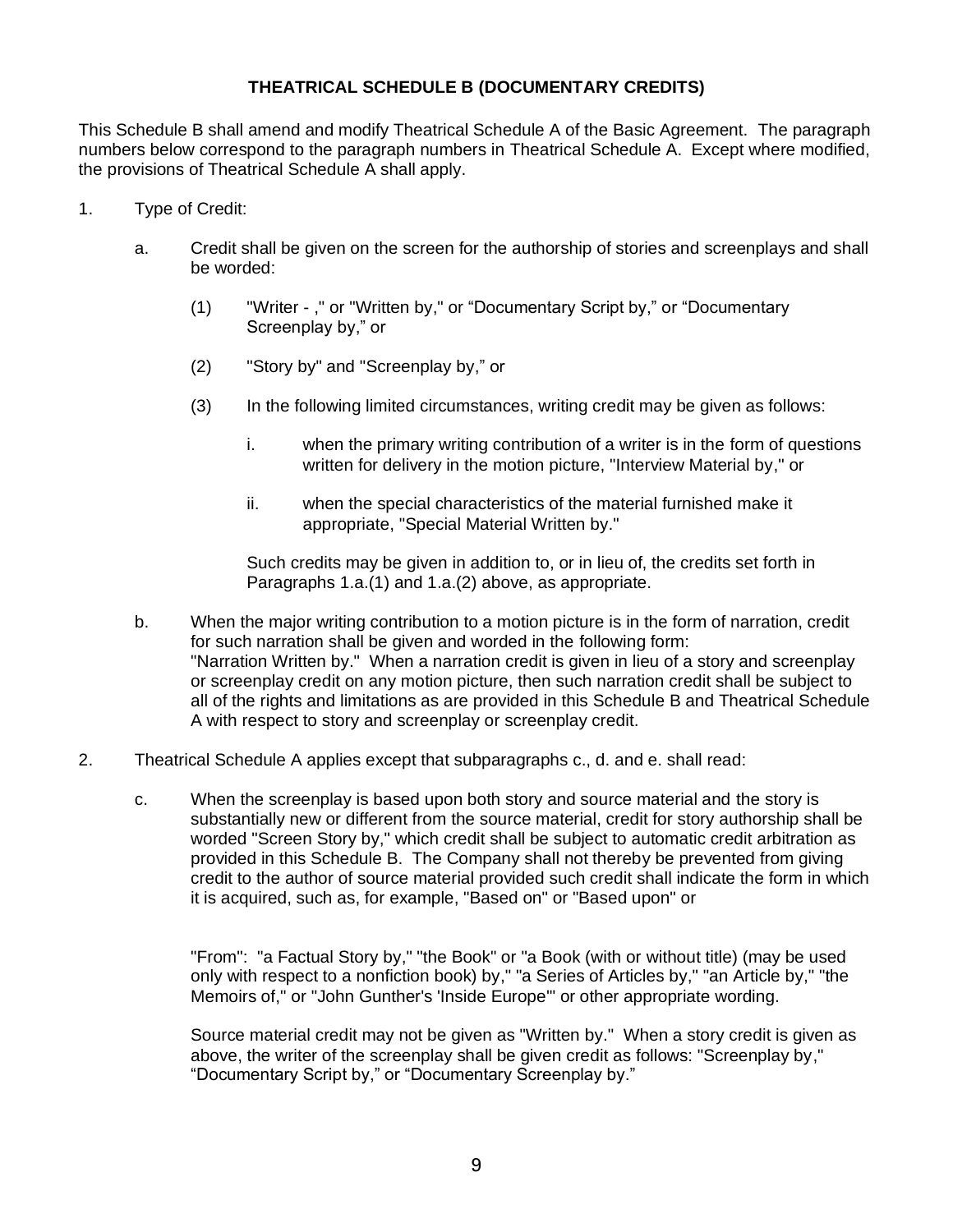Notwithstanding anything in Article 1.A.12. Or Article 1.B.1.b. and 1.C.1.b. to the contrary, when a Company buys literary material and there is a commitment for publication or exploitation of that material, Company may agree to give appropriate source material credit permissible under this subparagraph 2.c.

- d. When a writer who is also the producer or executive producer of a film writes material in a form other than the writing of routine material as specified in subparagraph 1.d. hereof, and no other writer writers literary material for such film, such writer may be given credit in the following form: "Produced and Written by," or "Written and Produced by," or "Executive Producer and Writer," or Writer and Executive Producer," or "Written by Executive Producer."
- e. The Company may engage any person to write any source material (including, but not limited to, the source material referred to in subparagraph c. above) as an independent contractor, and may guarantee source material credit to such person as above provided.

Prior to a writer's acceptance of employment in connection with a designated motion picture, or at the time of assignment of a then employed writer to a designated motion picture, the Company shall notify the writer in writing of any then existing contractual obligation to give credit for source material in connection with such motion picture. The same notice must be given to a writer if the agreement to give source material credit is made while the writer is rendering his/her services. Notice shall include the wording of the source material credit if known to the Company. The Company shall not be thereby limited from making subsequent contractual obligations to give source material credit, as above provided, in connection with such photoplay. Neither the existence of any form of credit obligation nor the giving of any such credit information shall relieve a writer from his/her obligation to render services and otherwise perform as provided in his/her employment agreement. A Company which furnishes a writer hereunder with inaccurate or incorrect credit information shall not be deemed to be in breach of this Basic Agreement or its employment agreement with such writer, if the Company at the time of giving such credit information believes in good faith such information is correct.

The Company shall be deemed to be contractually obligated in any of the cases above mentioned if the Company in good faith considers itself so obligated.

Nothing herein contained shall limit the Company from using and purchasing source material, from entering into agreements to give source material credit therefor, as above provided, or from carrying out such credit obligations as may be therein provided.

§§ 3 - 30. Theatrical Schedule A applies unchanged.